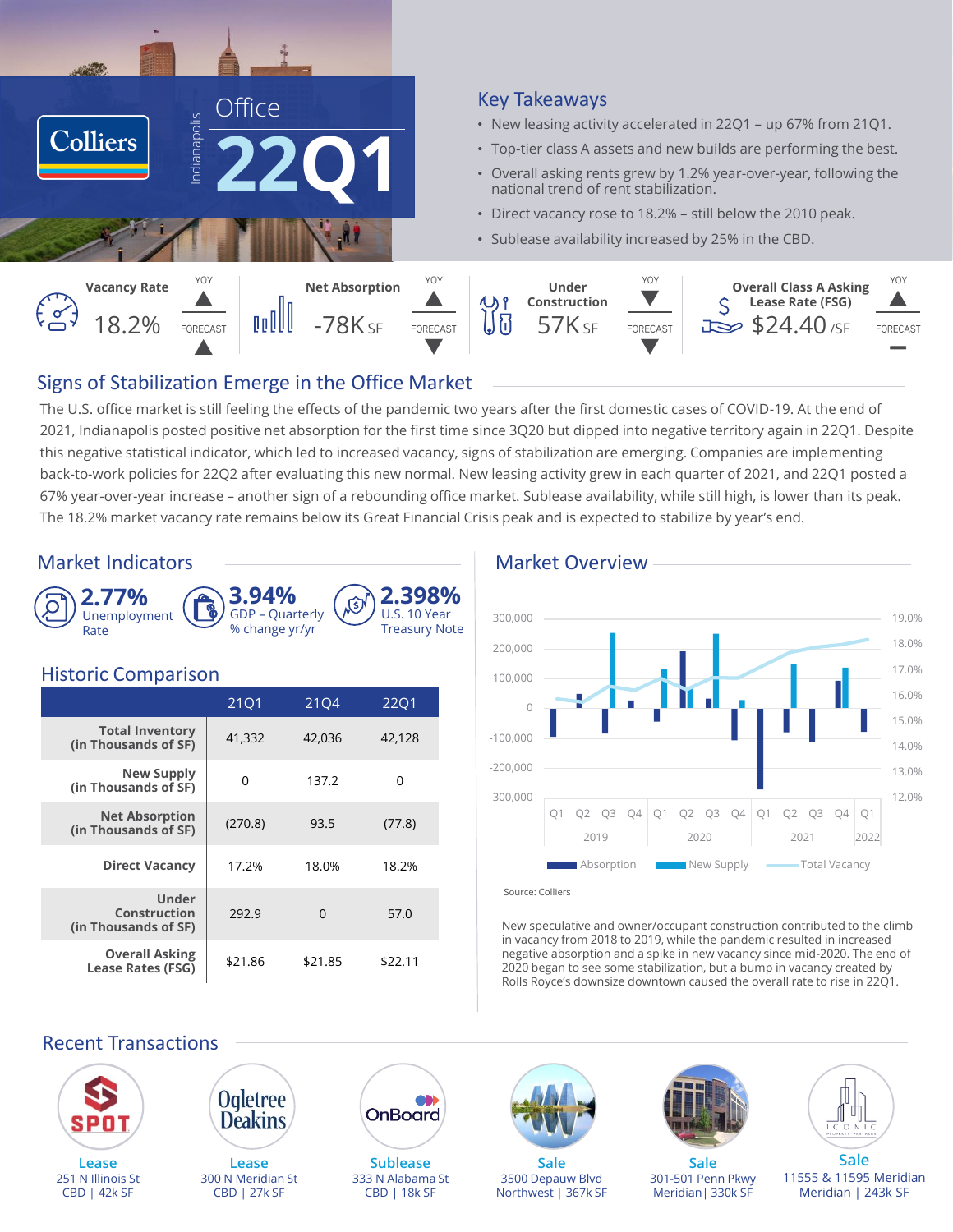

### **CBD**

As with most downtowns, the coronavirus outbreak had a disparate impact on the CBD office market. Rolls Royce vacating more than 200k SF at their Meridian Center campus in 22Q1 led to negative quarterly absorption. This space and the Monument Circle 214k sf vacancy account for 27% of class A vacancy in the CBD. Despite recent setbacks, the three largest transactions in 22Q1 occurred downtown, leading to the most active quarter since 2019. Spot Freight leased 42k SF in Capital Center following the owner's \$8 million investment to reenergize the asset. Toptier class A properties and new developments have garnered the most activity and above-average rental rate increases. The CBD is increasingly seeing a return of workers physically in the office, boding well for the overall health of the city's downtown.

# North Suburban

Fishers and Carmel, two north suburban cities with a spur of mixed-use, urban developments, continue to draw occupiers. Their respective submarkets, I-69/Shadeland and Carmel, are seeing occupancy gains with increased tenant demand. Asking rental rates are up across the board except for Carmel. That submarket saw a drastic drop in average rates, but that is solely due to the lack of top-tier available space, where the vacancy rate ended 22Q1 at a mere 3.7%. The lack of available quality space is leading to new construction. Two projects, 1st on Main and The Collective at Midtown, are breaking ground this spring. Elsewhere in the north suburban markets, Raytheon Intelligence & Space is taking occupancy in an 86,965-sf office building at Keystone Crossing's Lakefront business park. The move helped the overall vacancy for that submarket decrease to 17.3, which follows six consecutive quarters of negative absorption.

### **Subleases**

The remote work dynamic triggered a jump in underutilized office space, causing sublease availability to surge from prepandemic levels. In late 2021, overall sublease availability dipped for the first time since 20Q1. That trend reversed slightly in 22Q1 due to a 25% increase in CBD subleases. Subleases accounted for three of the largest new transactions and absorption events, highlighting the competition between move-in ready spaces and direct options. In addition to free rent and other concessions, landlords are increasingly building out speculative office space to compete with sublease offerings. The average rental gap between sublease and direct availabilities is approximately \$4.00. Expect the sublease trend to slow down this year.







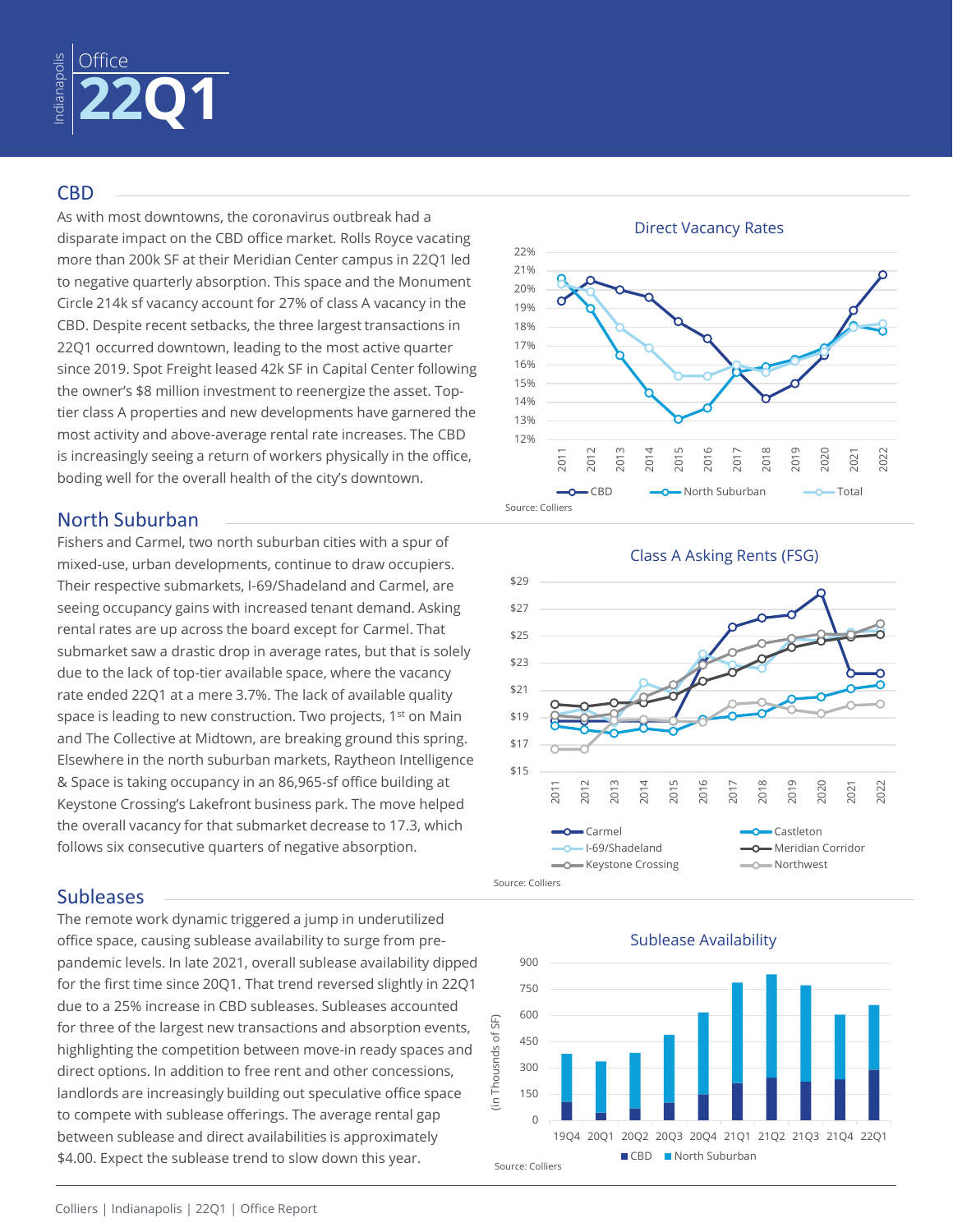

# Notable New User Transactions

#### 22Q1

|                                                       |                  |                          |                         | <b>Building</b> |           |
|-------------------------------------------------------|------------------|--------------------------|-------------------------|-----------------|-----------|
| <b>Building Name, Address</b>                         | <b>Submarket</b> | <b>Tenant or Buyer</b>   | <b>Transaction Type</b> | <b>Class</b>    | <b>SF</b> |
| Capital Center North, 251 N Illinois St, Indianapolis | CBD              | Spot Freight             | New Lease               | A               | 42,455    |
| 300 N Meridian St, Indianapolis                       | CBD              | Ogletree Deakins         | New Lease               | $\overline{A}$  | 27.166    |
| Lockerbie Marketplace, 333 N Alabama St, Indianapolis | CBD              | Passageways, Inc.        | Sublease                | B               | 17.719    |
| 7302 Woodland Dr, Indianapolis                        | Northwest        | The Independence Academy | Purchase                | B               | 17,530    |
| Gibson Building, 433 N Capitol Ave, Indianapolis      | CBD              | Mayen Moves LLC          | Sublease                | B               | 15,523    |
| 3909 N Meridian St, Indianapolis                      | Midtown          | The Damien Center        | Purchase                |                 | 14,300    |
| 6161 Hillside Ave, Indianapolis                       | Midtown          | <b>BLASTmedia</b>        | New Lease               |                 | 12,000    |

# Notable Investment Sale Transactions

#### 22Q1

| <b>Building Name, Address</b>                                  | <b>Submarket</b>  | <b>Buyer</b>                    | <b>Seller</b>                     | <b>Building</b><br><b>Class</b> | SF.     |
|----------------------------------------------------------------|-------------------|---------------------------------|-----------------------------------|---------------------------------|---------|
| The Pyramids, 3500 Depauw Blvd, Indianapolis                   | Northwest         | KennMar                         | <b>Sterling American Property</b> | A                               | 366,704 |
| Penn on Pkwy, 301-501 Pennsylvania Pkwy, Indianapolis          | Meridian Corridor | Sovereign Partners              | <b>Equus Capital Partners</b>     |                                 | 329,546 |
| One & Two Penn Mark Plaza, 11555 & 11595 N Meridian St, Carmel | Meridian Corridor | <b>ICONIC Property Partners</b> | Metonic Real Estate Solutions     |                                 | 243.271 |
| The Edge, 8890 E 116th St, Fishers                             | I-69/Shadeland    | Virtus Real Estate Capital      | <b>Envoy Companies</b>            | B                               | 61.331  |
| Masters Crossing, 6905 & 6925 E 96th St, Indianapolis          | I-69/Shadeland    | Ibis Investment Company         | <b>Mann Properties</b>            | B                               | 53,537  |

# Notable Construction Projects

#### 22Q1

|                                                                   |                  |                      |                            | <b>Construction</b> |         |
|-------------------------------------------------------------------|------------------|----------------------|----------------------------|---------------------|---------|
| <b>Building Name, Address</b>                                     | <b>Submarket</b> | <b>Major Tenants</b> | <b>Construction Status</b> | Type                | SF      |
| Bottleworks Building 13, 820 Massachusetts Ave, Indianapolis      | CBD              | Lumina Foundation    | Planned - 2401             | Speculative         | 106,599 |
| 1st on Main, 10 E Main St, Carmel                                 | Carmel           | N/A                  | Planned - 2301             | Speculative         | 73,000  |
| Eight Eleven Group Headquarters, 6215 N College Ave, Indianapolis | Midtown          | Eight Eleven Group   | Under Construction - 2204  | Build-to-Suit       | 57,000  |
| MADERA, 6419 Ferguson St, Indianapolis                            | Midtown          | N/A                  | Planned - 2301             | Speculative         | 48,939  |
| The Collective at Midtown, 275 Veterans Way, Carmel               | Carmel           | Studio M: KBSO       | Planned - 2301             | Build-to-Suit       | 30,648  |



## YTD Leasing Activity Distribution

- CBD Class A
- CBD Class B/C
- North Suburban Class A
- North Suburban Class B/C
- Other Submarkets All Classes



Source: Colliers